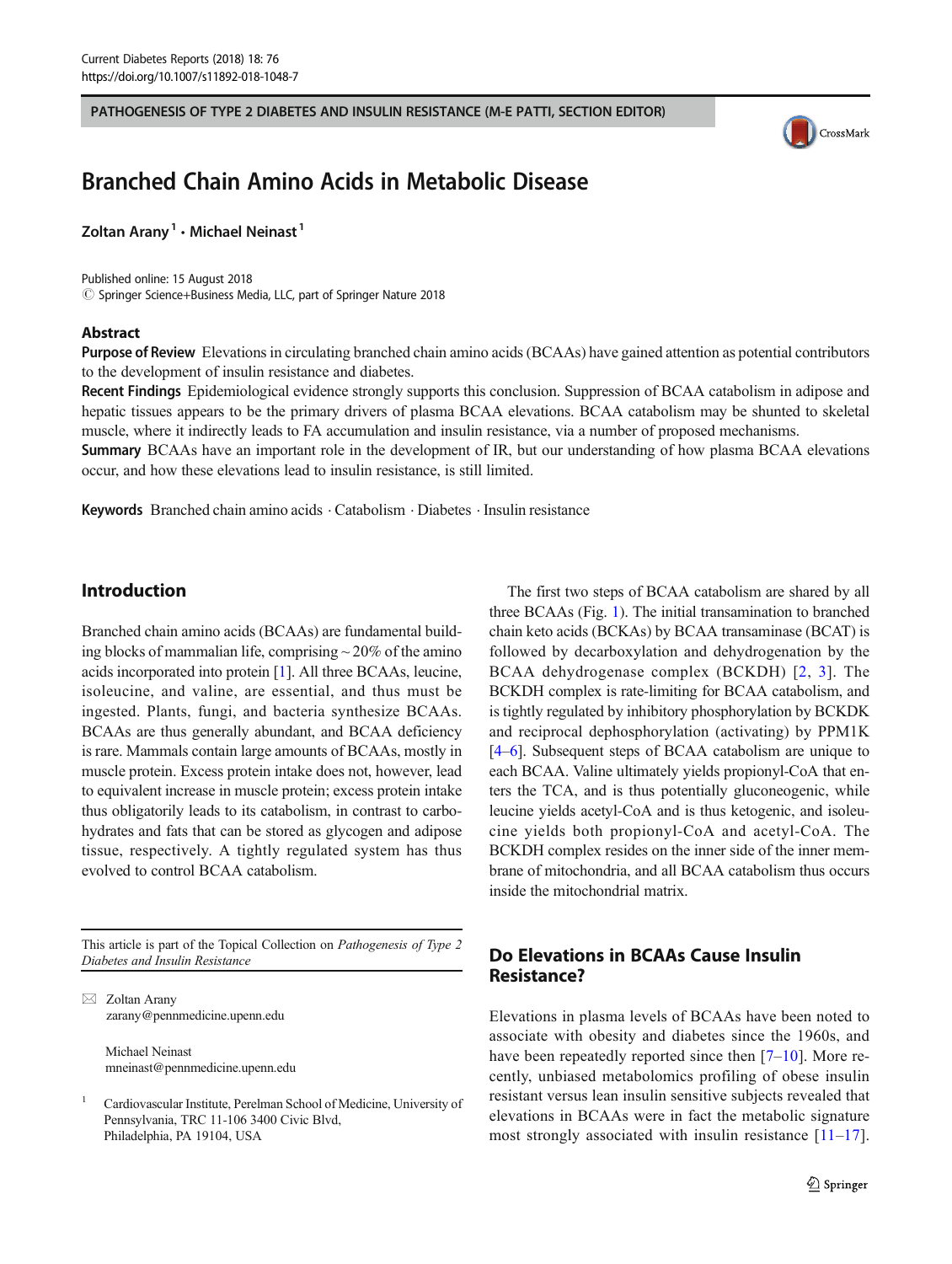<span id="page-1-0"></span>Fig. 1 Biochemical pathways of BCAA catabolism. See text for details. Leu leucine, Ile isoleucine, Val valine, A-KG alpha-ketoglutarate, Glu glutamate, aKIC alpha keto isocaproate, aKMV alpha keto methyl valerate, aKIV alpha keto isovalerate, BCAT branched chain amino acid aminotransferase, BCKDK branched chain alpha keto acid dehydrogenase kinase, BCKDH branched chain alpha keto acid dehydrogenase, PPM1K protein phosphatase, Mg2+/Mn2+ dependent 1 K, CoA coenzyme A, CO, carbon dioxide. 3-HIB 3 hydroxyl isobutyrate, OAA oxaloacetate, TCA tricarboxylic acid cycle



The association has often assumed to be consequence rather than cause of insulin resistance, reflecting inability to properly suppress protein breakdown in the context of insulin resistance. However, several recent lines of evidence have strongly suggested that elevations in BCAAs contribute to insulin resistance:

1. Infusions of BCAAs in humans acutely worsen insulin sensitivity, as typically measured by hyperinsulinemic euglycemic clamps [\[18](#page-5-0)–[21](#page-5-0)]. Similarly, co-administration of BCAAs with high-fat diet (HFD) to rodents generally worsens the ensuing insulin resistance [[11](#page-5-0)]. Conversely, low BCAA diets generally improve insulin resistance [\[22](#page-6-0)•, [23](#page-6-0), [24](#page-6-0)]. Importantly, in all these rodent models, the presence of lipids or HFD was critical, and BCAAs alone had little or no effect, strongly suggesting that mechanistically, BCAAs interact with lipids in some way to promote insulin resistance. In general, accumulation of incompletely esterified or oxidized lipid species can be demonstrated in rodent models of insulin resistance or diabetes, usually in skeletal muscle [\[11,](#page-5-0) [22](#page-6-0)•, [25](#page-6-0)•]. These species include acyl-carnitines, acyl-CoAs, and diacylglycerols (DAG), although which species primarily drives insulin resistance remains actively debated.

- 2. Elevations in plasma BCAA levels can be detected in people more than 10 years before developing diabetes. This was first demonstrated in an unbiased metabolomics profiling of banked blood samples from 189 subjects in the Framingham Heart Study who subsequently developed diabetes, compared to 189 controls who did not develop diabetes [\[26](#page-6-0)]. In this study, BCAAs were the signature most strongly associated with later development of diabetes. At the time of the initial blood sampling, none of the subjects had diabetes or detectable insulin resistance. Similar findings have been reported in an independent study [[27](#page-6-0)], although not in a third study [\[28\]](#page-6-0).
- 3. A genetic Mendelian randomization study identified a locus near PPM1K that was associated with BCAA levels with genome-wide significance, and that in turn also correlated with incidence of diabetes, strongly suggesting that the former leads to the latter [[29\]](#page-6-0). However, other genetic studies have identified similar close relationships, but suggested opposite direction of causality [\[30](#page-6-0), [31](#page-6-0)]. Importantly, genetic studies may be undermined by the fact that genetic variants affect all tissues, while BCAA oxidation may have opposing effects in different tissues (see below).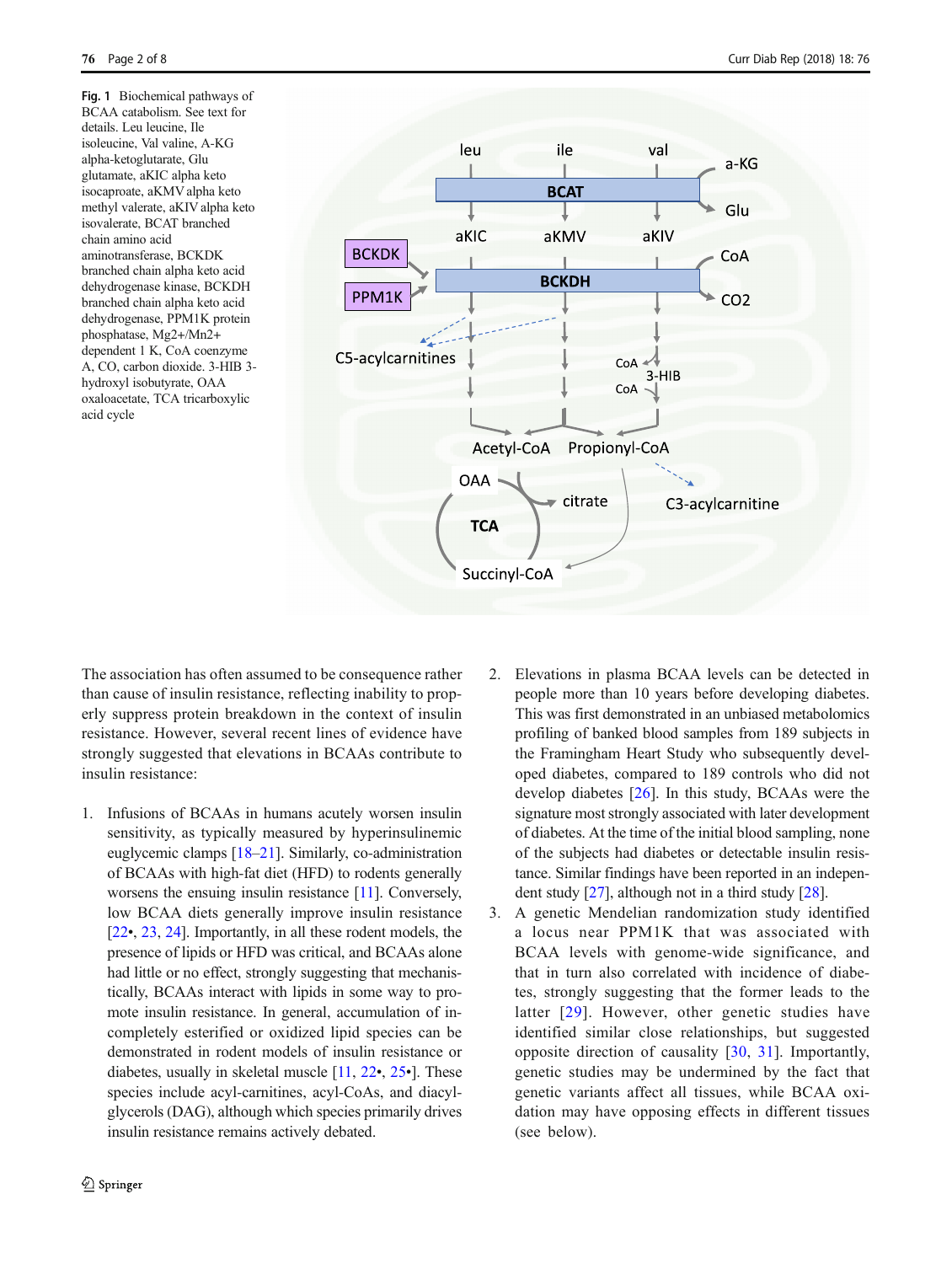4. Pharmaceutical activation of BCKDH, leading to oxidative disposal of BCAA and reversal of BCAA elevations in the Zucker rat model of obesity and diabetes, leads to marked improvement in insulin resistance [[32](#page-6-0)••]. However, this study also identified an alternate explanation for improvement in insulin resistance (see below).

Although none of these studies individually provides undeniable proof of causality, in aggregate, the studies provide robust support for the hypothesis that chronic elevations in BCAAs in humans and in rodent models contribute to the development of insulin resistance and diabetes. As noted, insulin resistance conversely likely predisposes to BCAA elevations by failing to fully suppress protein breakdown, thus potentially activating a vicious cycle.

The increasing evidence that BCAA elevations contribute to insulin resistance has led to concerted ongoing investigations by numerous labs into how this process occurs mechanistically. Two overarching questions arise: how do plasma BCAA elevations occur? And how do elevated BCAA levels lead to insulin resistance?

## How Do Elevations in BCAAs Arise?

The best evidence to date argues for the inhibition of BCAA catabolism in specific tissues. Which tissues primarily contribute to BCAA catabolism under normal conditions is, surprisingly, controversial. Studies to date have largely relied on ex vivo measurements of BCAA catabolism, using tissue sections or extracts [\[1](#page-5-0), [33\]](#page-6-0). These approaches, however, do not incorporate the numerous regulatory factors that exist in vivo, including physiological availability of substrates, presence of product inhibitors like NADH and acetyl-CoA, and subcellular localization and compartmentalization of key enzymes. More definitive studies using heavy isotope steady-state infusion studies in awake mice have recently demonstrated that in fact most tissues actively oxidize BCAAs, with the largest contribution likely from skeletal muscle and liver [\[34](#page-6-0)••]. Similar studies in humans have not been performed. In this context, adipose tissue and liver have been proposed to be the primary contributors to BCAA elevations (Fig. [2](#page-3-0)).

1. Adipose tissue. Adipose-specific expression of Glut4 in mice led to systemic insulin resistance, decreased mRNA expression of BCAA catabolic genes, and a strong increase in circulating BCAA levels [\[35](#page-6-0)]. BCAA catabolic genes are also suppressed in adipose tissue in other models of obesity and insulin resistance [[36\]](#page-6-0), and in humans with diabetes and insulin resistance [[37,](#page-6-0) [38](#page-6-0)]. Conversely, in humans, bariatric surgery-induced weight loss is associated with both reduced plasma BCAA and rises in adipose BCAT and BCKDH expression [[39](#page-6-0), [40\]](#page-6-0). Thus, a concerted suppression of BCAA catabolism in adipose tissue has been proposed as a cause of systemic elevations of BCAAs. ER stress, inflammation, and tissue hypoxia may all contribute to this suppression [\[41,](#page-6-0) [42\]](#page-6-0), and TZDs, well-established insulin sensitizers, reverse this suppression in rats and humans [[36,](#page-6-0) [43](#page-6-0)]. However, an important limitation of these models is that adipose tissue oxidizes only minimal quantities of BCAAs, likely less than 5% of whole-body oxidation even in obese models [\[34](#page-6-0)], suggesting that the increase in circulating BCAA levels must have additional contributors.

- 2. Hepatic tissue. BCKDH activity is also decreased in the liver of obese and diabetic mice, although the mechanism differs from that in adipose tissue: BCKDK expression is increased, leading to increased inhibitory phosphorylation of BCKDH [\[22](#page-6-0)•, [32](#page-6-0)••, [39,](#page-6-0) [44](#page-6-0)]. Expression of BCKDK appears to be in part under regulation of ChREBP-beta, a carbohydrate-responsive transcription factor sensitive in particular to ingestion of dietary carbohydrates (including fructose), thus potentially linking modern high-fructose diets to elevations in plasma BCAAs [[32](#page-6-0)••]. Adiponectin and other hormones may also modulate liver BCKDH activity [[44](#page-6-0)], as well as neuronal circuits in re-sponse to brain insulin [\[45\]](#page-6-0).
- 3. Skeletal muscle. Interestingly, none of the studies above have detected changes in mRNA or protein expression, or of phosphorylation, of BCAT or BCKDH in skeletal muscle, despite the fact that muscle is the primary sink for glucose after a glucose load, and a predominant site of insulin resistance. To the contrary, elevations of C3 and C5 carnitines have been noted in skeletal muscle of diabetic mice, suggesting that skeletal muscle may in fact be a site of increased BCAA catabolism in states of insulin resistance [[46\]](#page-6-0). This inference was recently strongly supported by the use of heavy isotope steady-state infusion studies in  $db/db$  mice, demonstrating a shift in tissuespecific BCAA catabolism away from adipose and hepatic tissues, and towards skeletal muscle [\[34](#page-6-0)••]. One recent study did, however, observe suppression of some genes of BCAA catabolism in skeletal muscle of patients with insulin resistance [\[47](#page-6-0)].

There are other possible causes for increased BCAA levels. As noted above, mammals cannot synthesize BCAA. The diet may thus contribute, as the overall per capita daily consumption of calories has increased by  $\sim$  20% over the last 50 years. This increase, however, is largely due to increased carbohydrates, rather than protein. Moreover, epidemiological studies are varied, with some studies indicating that a diet high in BCAAs can be associated with circulating BCAAs, while others not [\[14,](#page-5-0) [26](#page-6-0), [46](#page-6-0)]. Recent work has also suggested a role for BCAA arising from synthesis by the intestinal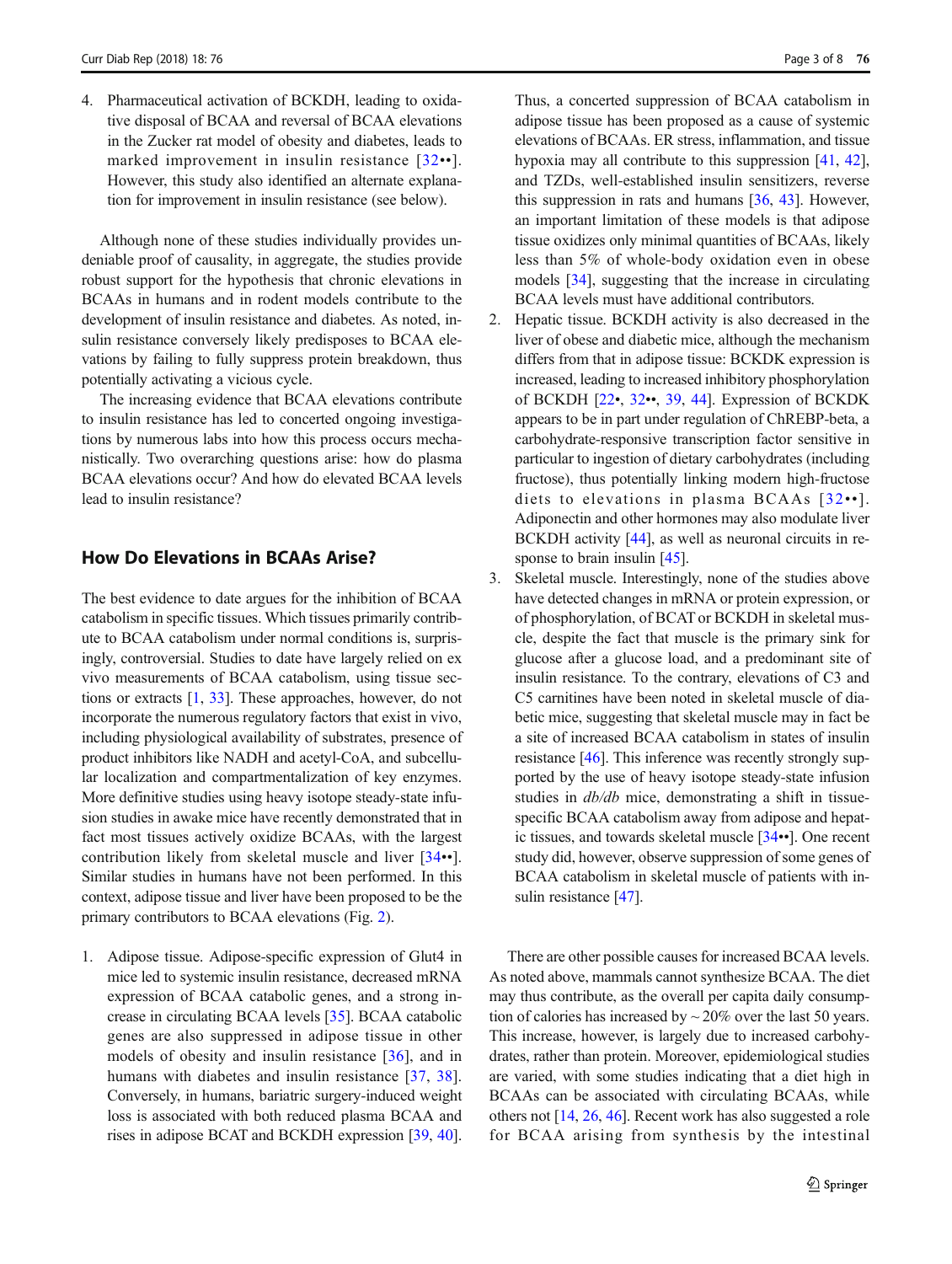<span id="page-3-0"></span>

Fig. 2 Integration of proposed mechanistic models for BCAA-induced insulin resistance. See text for details. BCKDK branched chain alpha keto acid dehydrogenase kinase, FA fatty acid, ACLY ATP citrate lyase,

microbiome. A small study in four monozygotic twin pairs discordant for obesity showed that obesity-associated microbiota had higher synthesis and lower catabolism of BCAAs [\[48\]](#page-6-0). Moreover, transfer of fecal matter from obese twins into germ-free mice led to increased body weight and plasma BCAAs, compared to fecal matter from lean siblings. A more recent study in 277 subjects supported these findings: elevated BCAAs in insulin resistant subjects correlated with a gut microbiome with enriched BCAA biosynthetic capacity, and inoculation of mice with one of these species induced insulin resistance and increased circulating BCAA levels [\[49\]](#page-6-0). Thus, microbiota appear able to modulate host circulating BCAA levels. However, none of these studies have demonstrated that plasma BCAA detected in the host were synthesized by the bacteria, leaving the equally likely possibility of indirect effects by the microbiome.

In summary, though diet and microbiome may contribute to elevations in BCAAs, the current data best support the model that suppression of BCAA catabolism in adipose and liver tissues, via still poorly defined mechanisms, leads to increased plasma BCAA levels, in turn shunting BCAA catabolism to skeletal muscle.

# How Do Elevated BCAA Levels Lead to Insulin Resistance?

Numerous fundamental questions remain unanswered on this issue, including the following: Do elevations in BCAAs per se promote insulin resistance, or is the increased BCAA catabolism that results from elevated BCAAs to blame? What tissue bed is primarily responsible for promotion of

BCAA branched chain amino acid, Ox oxidation, mTOR mechanistic target of rapamycin, 3-HIB 3-hydroxyl isobutyrate, GDH glutamate dehydrogenase

insulin resistance in the face of elevated BCAAs? Which BCAA, if only one, is primarily responsible? We discuss below a number of proposed mechanisms and their implications for these questions (Fig. 2).

1. mTOR. The lysosome-associated mTORC1 complex promotes cellular growth pathways in most cells, and is exquisitely sensitive to metabolic cues, including amino acids [\[50\]](#page-6-0). Of these, leucine most potently activates mTORC1, via direct binding to Sestrin2, itself a modulator of the mTORC1-associated GATOR complex [[51](#page-6-0)•, [52](#page-6-0)•]. Elevated BCAAs can thus be expected to promote mTORC1 association, and indeed BCAA supplementation to rodent diet leads to activation of mTOR and downstream targets [[11\]](#page-5-0), and infusions of AAs in humans decreases insulin sensitivity in both muscle and liver, in parallel with activation of mTOR [\[18](#page-5-0)–[21\]](#page-5-0). Moreover, treatment with rapamycin, a specific inhibitor of mTOR, partially reversed the insulin resistance caused by addition of BCAAs to HFD in rodents [[11\]](#page-5-0). However, a primary role for leucine-activated mTOR in driving insulin resistance is not consistent with a number of other observations. For example, while diets supplemented with BCAAs generally worsen insulin resistance [[11\]](#page-5-0), diets supplemented with only leucine generally do not, and in fact often promote insulin sensitivity [\[21](#page-5-0), [53](#page-6-0)–[56\]](#page-7-0). The latter could be explained by the fact that leucine supplementation activates BCKDH, leading to lower levels of the other two BCAAs. If so, then the observations suggest that isoleucine or valine is primarily responsible for driving insulin resistance, rather than leucine, and thus not mTOR activation (which is primarily mediated by leucine).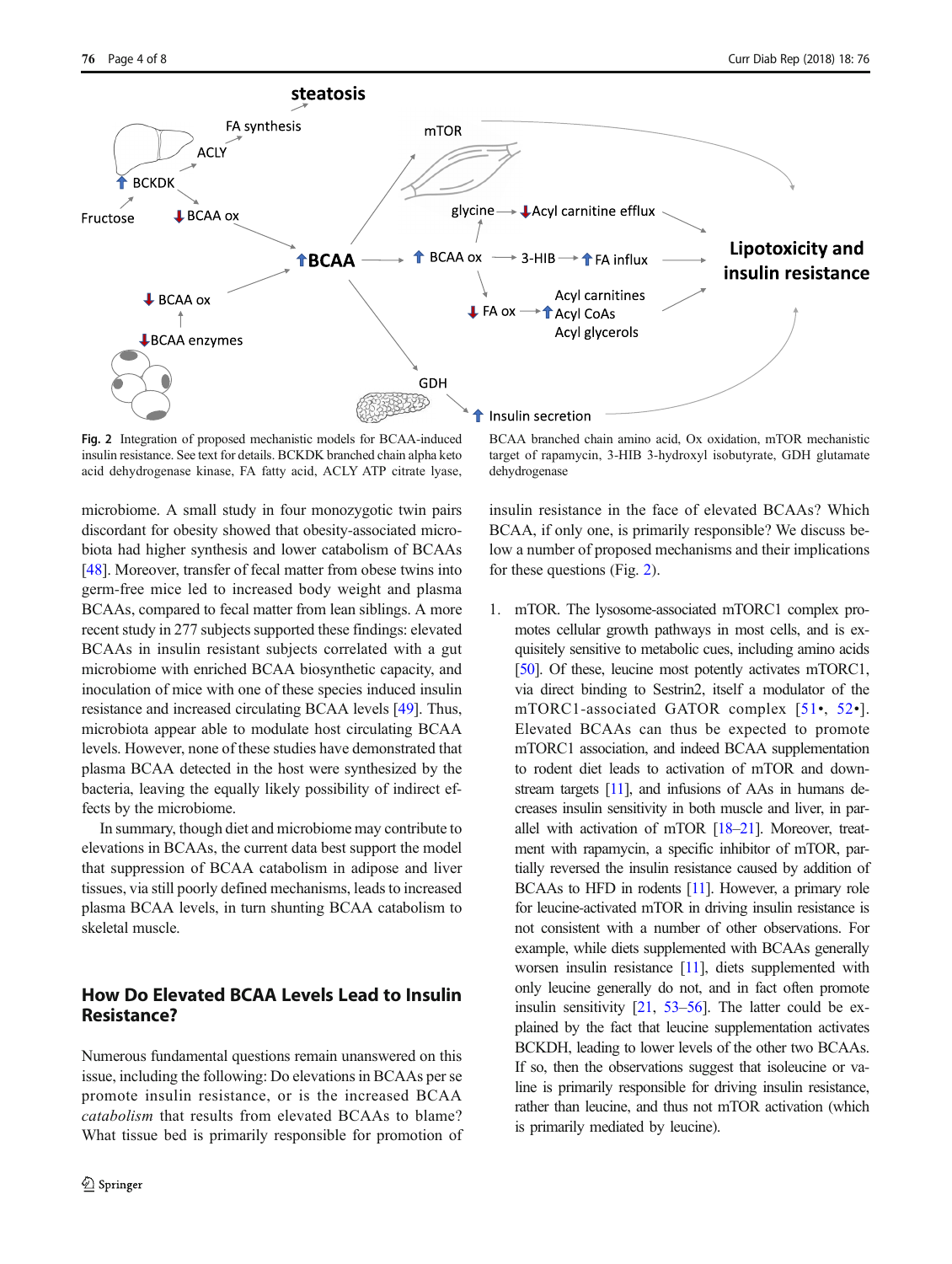- 2. Insulin secretion. Chronic hyperinsulinemia has been suggested to be an early contributor to insulin resistance and diabetes, both by exerting constant pressure on the betacell leading to early failure, and by exerting pressure on peripheral insulin signaling leading to compensatory de-sensitization [\[57](#page-7-0)]. Elevations in insulin levels, especially post-prandial, occur early in the development of insulin resistance, before changes in glucose levels [[58,](#page-7-0) [59](#page-7-0)]. BCAAs, in particular leucine, are potent insulin secretagogues, especially under conditions of normal or low glucose levels [[60\]](#page-7-0). Thus, elevated BCAAs may contribute to chronic hyperinsulinemia, potentially promoting compensatory insulin resistance. As with the mTOR hypothesis, however, the model predicts that leucine would be a more potent driver of insulin resistance than the other two BCAAs, while experimentally the opposite appears to be true.
- 3. Competition for fatty acid oxidation (FAO). The BCAA signatures observed in numerous epidemiological studies are often accompanied by elevations in C3 and C5 acylcarnitines, which are in equilibrium with incompletely oxidized products of BCAA catabolism, including propionyl CoA. These observations thus suggest that BCAA catabolism in insulin resistance is elevated, or at least improperly balanced with combustion of these carnitines, i.e., with TCA cycling. Excess BCAA catabolism may in turn compete with fatty acid beta-oxidation for entry of carbons into the TCA cycle, leading to accumulation of incompletely oxidized lipid intermediates and mitochondrial stress that promote insulin resistance in muscle and liver [[46](#page-6-0), [61](#page-7-0)]. This model, however, is difficult to reconcile with the relatively small contribution that BCAAs make to TCA carbons in muscle and liver even under normal physiological conditions [\[34](#page-6-0)••]. The model also predicts that levels of acetyl-CoA should increase, which to date has not been demonstrated in insulin resistant states.
- 4. Glycine. BCAA restriction efficiently reversed muscle insulin resistance in fatty Zucker rats [\[22](#page-6-0)•]. Various metabolomics screens in these experiments yielded two prominent observations: BCAA restriction reversed the increase of muscle levels of even chain-length acyl-CoAs in ZF rats, and BCAA restriction similarly rescued the suppressed levels of glycine in ZF rat muscles. Low plasma levels of glycine have been repeatedly noted in human studies of insulin resistance, concordant with the elevations in BCAAs. Glycine can act as an extracellular carrier of incompletely oxidized fatty acids, in the form of acylglycines, and indeed levels of acyl-glycines were lower in urine of ZF rats [[22](#page-6-0)•]. These observations led the authors to propose that less glycine in skeletal muscle compounds the accumulation of acyl-CoAs caused by competition between BCAA and fatty acid oxidation, because

accumulated acyl-CoAs can less easily escape muscle as acyl-glycines. As above, the model depends on competition of BCAA oxidation with FAO to be sufficient to cause accumulation of acyl-CoAs.

- 5. 3-HIB. All BCAA catabolic products subsequent to the BCKDH step are covalently bound to CoA and thus trapped within the mitochondria, with the single exception of 3-HIB (Fig. [2\)](#page-3-0). 3-HIB can thus escape mitochondria, and be secreted from the cell, likely in some proportion to active BCAA catabolic flux. Secreted 3-HIB stimulates capillary endothelial cells to promote transendothelial fatty acid transport, thereby increasing fatty acid flux to skeletal muscle [\[25](#page-6-0)•]. Thus, one potential model would suggest that elevated plasma BCAAs lead to increased muscle BCAA catabolism, which promotes 3-HIB secretion and trans-endothelial fatty acid transport, leading to accumulation of lipid species in muscle that drives insulin resistance. Administration of 3-HIB to mice promotes muscle accumulation of diacyl glycerols and insulin resistance [\[25](#page-6-0)•], and elevations of 3-HIB in plasma and urine correlate with present and future insulin resistance [\[62](#page-7-0), [63](#page-7-0)]. 3-HIB is derived from valine. This model is thus consistent with the idea that catabolism of BCAAs, rather than levels per se, drives insulin resistance. The model is also consistent with the observations that leucine alone tends not to promote insulin resistance, while all three BCAAs together do. Interestingly, the effects of valine alone have not been reported, either in humans or animal models. On the other hand, this model is not immediately consistent with the observation that pharmacological inhibition of BCKDK improves insulin sensitivity, because the resulting increase in BCAA catabolism in skeletal muscle would be predicted to increase 3-HIB production, rather than decrease it [\[32](#page-6-0)••, [34](#page-6-0)••].
- 6. Indirect effects. Recent work has suggested that liver BCKDK, in addition to regulating BCKDH, may also directly phosphorylate and activate ATP citrate lyase (ACLY), a rate-limiting enzyme for fatty acid synthesis [[32](#page-6-0)••]. Like BCKDH, phosphorylation of ACLY is reversed by PPM1K. Thus, elevated BCKDK in the liver may promote fatty acid synthesis directly, thereby promoting steatosis and insulin resistance independently of its effects on BCAA catabolism. How these data relate to elevated BCAAs is not clear however. BCKAs, in particular aKIC (from leucine), allosterically suppress BCKDK activity on BCKDH. If elevated BCKAs also suppressed the activity of BCKDK on ACLY, as predicted, then high BCAAs would be predicted to improve insulin resistance and steatosis, rather than worsen it.

In summary, numerous mechanisms have been proposed to explain how elevations in BCAA promote insulin resistance, but none of them is yet proven. It is important to realize that in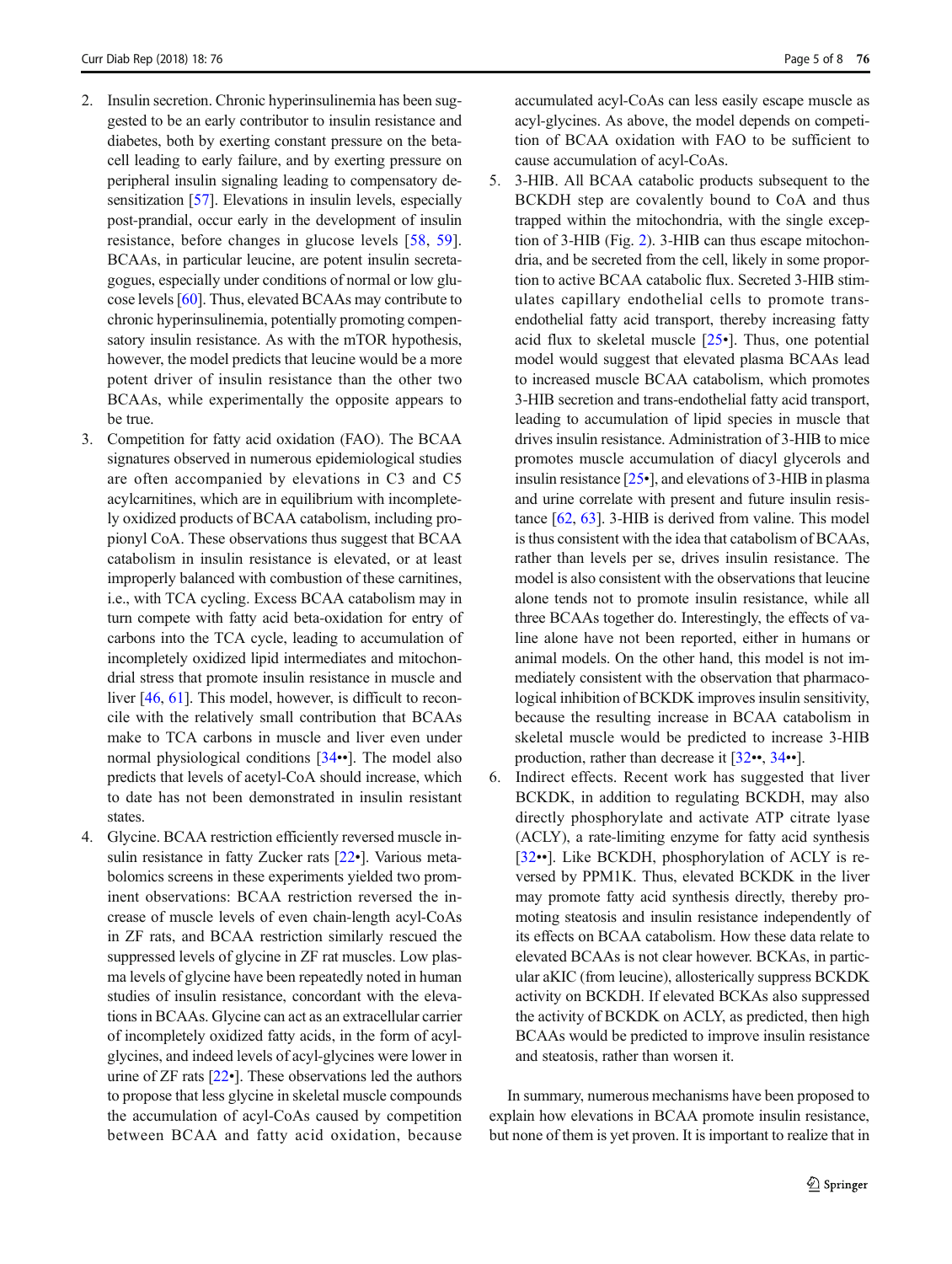<span id="page-5-0"></span>all likelihood multiple mechanisms occur simultaneously, perhaps explaining some of the apparent contradictions noted above. Returning to the three questions posed at the beginning of this section: the data thus far best support the notion that increased catabolism, in particular in skeletal muscle, and perhaps not of leucine but rather of isoleucine or valine, is the dominant mechanism contributing to BCAA-related insulin resistance and diabetes risk, but this notion is far from conclusive. Proof will at least require tissue-specific genetic modification of BCAA catabolism in skeletal muscle.

## **Conclusions**

Strong evidence indicates that chronic elevations in BCAAs causally contribute to the development of insulin resistance in humans. How elevations in BCAAs occur remains poorly defined, but current data point to tissue-specific suppression of BCAA catabolism in adipose and hepatic tissues. How elevations in BCAAs cause insulin resistance also remains poorly understood, but current evidence points to excess BCAA catabolism in skeletal muscle, possibly simultaneously suppressing FAO and promoting fatty acid influx, leading to FA accumulation and lipotoxicity. Deeper understanding of either of these processes might identify new targets to get at the heart of insulin resistance.

Funding Information The authors are supported by grants from the NIH: T32 GM-07229 (MN), and R01 DK107667, DK114103 (ZA).

#### Compliance with Ethical Standards

Conflict of Interest Zolt Arany and Michael Neinast declare that they have no conflict of interest.

Human and Animal Rights and Informed Consent This article does not contain any studies with human or animal subjects performed by any of the authors.

#### References

Papers of particular interest, published recently, have been highlighted as:

- Of importance
- •• Of major importance
- 1. Harper AE, Miller RH, Block KP. Branched-chain amino acid metabolism. Annu Rev Nutr. 1984;4:409–54.
- 2. Ichihara A, Koyama E. Transaminase of branched chain amino acids. I. Branched chain amino acids-alpha-ketoglutarate transaminase. J Biochem. 1966;59(2):160–9.
- 3. Paxton R, Harris RA. Isolation of rabbit liver branched chain alphaketoacid dehydrogenase and regulation by phosphorylation. J Biol Chem. 1982;257(23):14433–9.
- 4. Harris RA, Popov KM, Shimomura Y, Zhao Y, Jaskiewicz J, Nanaumi N, et al. Purification, characterization, regulation and molecular cloning of mitochondrial protein kinases. Adv Enzym Regul. 1992;32:267–84.
- 5. Damuni Z, Reed LJ. Purification and properties of the catalytic subunit of the branched-chain alpha-keto acid dehydrogenase phosphatase from bovine kidney mitochondria. J Biol Chem. 1987;262(11):5129–32.
- 6. Lu G, Sun H, She P, Youn JY, Warburton S, Ping P, et al. Protein phosphatase 2Cm is a critical regulator of branched-chain amino acid catabolism in mice and cultured cells. J Clin Invest. 2009;119(6):1678–87.
- 7. Adibi SA. Influence of dietary deprivations on plasma concentration of free amino acids of man. J Appl Physiol. 1968;25(1):52–7.
- 8. Felig P, Marliss E, Cahill GF Jr. Plasma amino acid levels and insulin secretion in obesity. N Engl J Med. 1969;281(15):811–6.
- 9. Guasch-Ferre M, Hruby A, Toledo E, Clish CB, Martinez-Gonzalez MA, Salas-Salvado J, et al. Metabolomics in prediabetes and diabetes: a systematic review and meta-analysis. Diabetes Care. 2016;39(5):833–46.
- 10. Wurtz P, Soininen P, Kangas AJ, Ronnemaa T, Lehtimaki T, Kahonen M, et al. Branched-chain and aromatic amino acids are predictors of insulin resistance in young adults. Diabetes Care. 2013;36(3):648–55.
- 11. Newgard CB, An J, Bain JR, Muehlbauer MJ, Stevens RD, Lien LF, et al. A branched-chain amino acid-related metabolic signature that differentiates obese and lean humans and contributes to insulin resistance. Cell Metab. 2009;9(4):311–26.
- 12. Walford GA, Ma Y, Clish C, Florez JC, Wang TJ, Gerszten RE, et al. Metabolite profiles of diabetes incidence and intervention response in the diabetes prevention program. Diabetes. 2016;65(5): 1424–33.
- 13. Huffman KM, Shah SH, Stevens RD, Bain JR, Muehlbauer M, Slentz CA, et al. Relationships between circulating metabolic intermediates and insulin action in overweight to obese, inactive men and women. Diabetes Care. 2009;32(9):1678–83.
- 14. Tai ES, Tan ML, Stevens RD, Low YL, Muehlbauer MJ, Goh DL, et al. Insulin resistance is associated with a metabolic profile of altered protein metabolism in Chinese and Asian-Indian men. Diabetologia. 2010;53(4):757–67.
- 15. Palmer ND, Stevens RD, Antinozzi PA, Anderson A, Bergman RN, Wagenknecht LE, et al. Metabolomic profile associated with insulin resistance and conversion to diabetes in the insulin resistance atherosclerosis study. J Clin Endocrinol Metab. 2015;100(3):E463–8.
- 16. Shah SH, Crosslin DR, Haynes CS, Nelson S, Turer CB, Stevens RD, et al. Branched-chain amino acid levels are associated with improvement in insulin resistance with weight loss. Diabetologia. 2012;55(2):321–30.
- 17. Perng W, Gillman MW, Fleisch AF, Michalek RD, Watkins SM, Isganaitis E, et al. Metabolomic profiles and childhood obesity. Obesity (Silver Spring). 2014;22(12):2570–8.
- 18. Krebs M, Brehm A, Krssak M, Anderwald C, Bernroider E, Nowotny P, et al. Direct and indirect effects of amino acids on hepatic glucose metabolism in humans. Diabetologia. 2003;46(7): 917–25.
- 19. Krebs M, Krssak M, Bernroider E, Anderwald C, Brehm A, Meyerspeer M, et al. Mechanism of amino acid-induced skeletal muscle insulin resistance in humans. Diabetes. 2002;51(3):599– 605.
- 20. Tremblay F, Krebs M, Dombrowski L, Brehm A, Bernroider E, Roth E, et al. Overactivation of S6 kinase 1 as a cause of human insulin resistance during increased amino acid availability. Diabetes. 2005;54(9):2674–84.
- 21. Harris LLS, Smith GI, Patterson BW, Ramaswamy RS, Okunade AL, Kelly SC, et al. Alterations in 3-Hydroxyisobutyrate and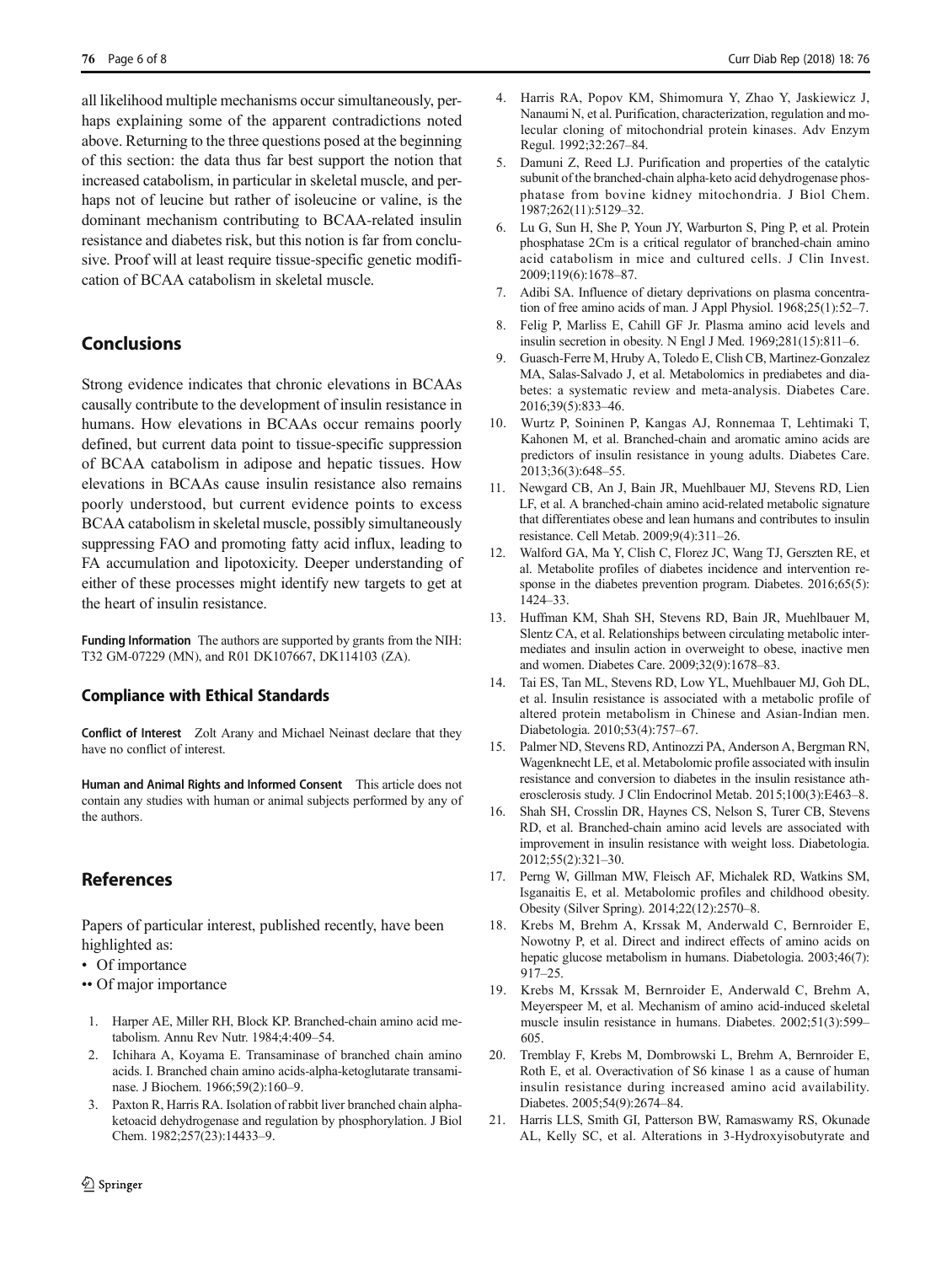<span id="page-6-0"></span>FGF21 metabolism are associated with protein ingestion-induced insulin resistance. Diabetes. 2017;66(7):1871–8.

- 22.• White PJ, Lapworth AL, An J, Wang L, RW MG, Stevens RD, et al. Branched-chain amino acid restriction in Zucker-fatty rats improves muscle insulin sensitivity by enhancing efficiency of fatty acid oxidation and acyl-glycine export. Mol Metab. 2016;5(7):538–51. This study demonstrated that dietary restriction of BCAAs promotes insulin sensitivity.
- 23. Fontana L, Cummings NE, Arriola Apelo SI, Neuman JC, Kasza I, Schmidt BA, et al. Decreased consumption of branched-chain amino acids improves metabolic health. Cell Rep. 2016;16(2):520–30.
- 24. Cummings NE, Williams EM, Kasza I, Konon EN, Schaid MD, Schmidt BA, et al. Restoration of metabolic health by decreased consumption of branched-chain amino acids. J Physiol. 2018;596(4):623–45.
- 25.• Jang C, Oh SF, Wada S, Rowe GC, Liu L, Chan MC, et al. A branched-chain amino acid metabolite drives vascular fatty acid transport and causes insulin resistance. Nat Med. 2016;22(4):421– 6. This study proposes a novel mechanism whereby excess BCAA catabolism in muscle leads to the secretion of signaling metabolites that promote fatty acid influx into muscle, leading to lipotoxicity and insulin resistance.
- 26. Wang TJ, Larson MG, Vasan RS, Cheng S, Rhee EP, McCabe E, et al. Metabolite profiles and the risk of developing diabetes. Nat Med. 2011;17(4):448–53.
- 27. Liu J, Semiz S, van der Lee SJ, van der Spek A, Verhoeven A, van Klinken JB, et al. Metabolomics based markers predict type 2 diabetes in a 14-year follow-up study. Metabolomics. 2017;13(9):104.
- 28. Merino J, Leong A, Liu CT, Porneala B, Walford GA, von Grotthuss M, et al. Metabolomics insights into early type 2 diabetes pathogenesis and detection in individuals with normal fasting glucose. Diabetologia. 2018;61(6):1315–24.
- 29. Lotta LA, Scott RA, Sharp SJ, Burgess S, Luan J, Tillin T, et al. Genetic predisposition to an impaired metabolism of the branchedchain amino acids and risk of type 2 diabetes: a Mendelian randomisation analysis. PLoS Med. 2016;13(11):e1002179.
- 30. Mahendran Y, Jonsson A, Have CT, Allin KH, Witte DR, Jorgensen ME, et al. Genetic evidence of a causal effect of insulin resistance on branched-chain amino acid levels. Diabetologia. 2017;60(5): 873–8.
- 31. Wang Q, Holmes MV, Davey Smith G, Ala-Korpela M. Genetic support for a causal role of insulin resistance on circulating branched-chain amino acids and inflammation. Diabetes Care. 2017;40(12):1779–86.
- 32.•• White PJ, RW MG, Grimsrud PA, Tso SC, Yang WH, Haldeman JM, et al. The BCKDH kinase and phosphatase integrate BCAA and lipid metabolism via regulation of ATP-citrate lyase. Cell Metab. 2018;27(6):1281–93 e7. This study demonstrates that lowering BCAAs pharmaceutically can improve insulin resistance. The study also identifies regulation of BCKDK by carbohydrate signaling, and ACLY as a novel target of BCKDK, thereby integrating BCAA, lipid, and carbohydrate metabolism in the liver.
- 33. Brosnan JT, Brosnan ME. Branched-chain amino acids: enzyme and substrate regulation. J Nutr. 2006;136(1 Suppl):207S–11S.
- 34.•• Neinast MA, Jang C, Hui S, Murashige DS, Chu Q, Morscher RJ, et al. Whole-body metabolic fate of branched chain amino acids in health and insulin resistance. Cell Metab. 2018; in revision. This study provides an integrated and comprehensive description of whole-body BCAA catabolism, using steady-state heavy isotope infusion studies.
- 35. Herman MA, She P, Peroni OD, Lynch CJ, Kahn BB. Adipose tissue branched chain amino acid (BCAA) metabolism modulates circulating BCAA levels. J Biol Chem. 2010;285(15):11348–56.
- 36. Hsiao G, Chapman J, Ofrecio JM, Wilkes J, Resnik JL, Thapar D, et al. Multi-tissue, selective PPARgamma modulation of insulin

sensitivity and metabolic pathways in obese rats. Am J Physiol Endocrinol Metab. 2011;300(1):E164–74.

- 37. Pietilainen KH, Naukkarinen J, Rissanen A, Saharinen J, Ellonen P, Keranen H, et al. Global transcript profiles of fat in monozygotic twins discordant for BMI: pathways behind acquired obesity. PLoS Med. 2008;5(3):e51.
- 38. Wiklund P, Zhang X, Pekkala S, Autio R, Kong L, Yang Y, et al. Insulin resistance is associated with altered amino acid metabolism and adipose tissue dysfunction in normoglycemic women. Sci Rep. 2016;6:24540.
- She P, Van Horn C, Reid T, Hutson SM, Cooney RN, Lynch CJ. Obesity-related elevations in plasma leucine are associated with alterations in enzymes involved in branched-chain amino acid metabolism. Am J Physiol Endocrinol Metab. 2007;293(6):E1552–63.
- 40. Lips MA, Van Klinken JB, van Harmelen V, Dharuri HK, t Hoen PA, Laros JF, et al. Roux-en-Y gastric bypass surgery, but not calorie restriction, reduces plasma branched-chain amino acids in obese women independent of weight loss or the presence of type 2 diabetes. Diabetes Care. 2014;37(12):3150–6.
- 41. Burrill JS, Long EK, Reilly B, Deng Y, Armitage IM, Scherer PE, et al. Inflammation and ER stress regulate branched-chain amino acid uptake and metabolism in adipocytes. Mol Endocrinol. 2015;29(3): 411–20.
- 42. Lo KA, Labadorf A, Kennedy NJ, Han MS, Yap YS, Matthews B, et al. Analysis of in vitro insulin-resistance models and their physiological relevance to in vivo diet-induced adipose insulin resistance. Cell Rep. 2013;5(1):259–70.
- 43. Sears DD, Hsiao G, Hsiao A, Yu JG, Courtney CH, Ofrecio JM, et al. Mechanisms of human insulin resistance and thiazolidinedionemediated insulin sensitization. Proc Natl Acad Sci U S A. 2009;106(44):18745–50.
- 44. Lian K, Du C, Liu Y, Zhu D, Yan W, Zhang H, et al. Impaired adiponectin signaling contributes to disturbed catabolism of branched-chain amino acids in diabetic mice. Diabetes. 2015;64(1):49–59.
- 45. Shin AC, Fasshauer M, Filatova N, Grundell LA, Zielinski E, Zhou JY, et al. Brain insulin lowers circulating BCAA levels by inducing hepatic BCAA catabolism. Cell Metab. 2014;20(5):898–909.
- 46. Newgard CB. Interplay between lipids and branched-chain amino acids in development of insulin resistance. Cell Metab. 2012;15(5): 606–14.
- 47. Lerin C, Goldfine AB, Boes T, Liu M, Kasif S, Dreyfuss JM, et al. Defects in muscle branched-chain amino acid oxidation contribute to impaired lipid metabolism. Mol Metab. 2016;5(10):926–36.
- 48. Ridaura VK, Faith JJ, Rey FE, Cheng J, Duncan AE, Kau AL, et al. Gut microbiota from twins discordant for obesity modulate metabolism in mice. Science. 2013;341(6150):1241214.
- 49. Pedersen HK, Gudmundsdottir V, Nielsen HB, Hyotylainen T, Nielsen T, Jensen BA, et al. Human gut microbes impact host serum metabolome and insulin sensitivity. Nature. 2016;535(7612):376– 81.
- 50. Saxton RA, Sabatini DM. mTOR signaling in growth, metabolism, and disease. Cell. 2017;168(6):960–76.
- 51.• Saxton RA, Knockenhauer KE, Wolfson RL, Chantranupong L, Pacold ME, Wang T, et al. Structural basis for leucine sensing by the Sestrin2-mTORC1 pathway. Science. 2016;351(6268):53–8. This manuscript identified the primary molecular sensor for cytoplasmic leucine.
- 52.• Wolfson RL, Chantranupong L, Saxton RA, Shen K, Scaria SM, Cantor JR, et al. Sestrin2 is a leucine sensor for the mTORC1 pathway. Science. 2016;351(6268):43–8. This study and the previous one identify Sestrin2 as the molecular sensor for leucinemediated activation of mTOR signaling.
- 53. Nairizi A, She P, Vary TC, Lynch CJ. Leucine supplementation of drinking water does not alter susceptibility to diet-induced obesity in mice. J Nutr. 2009;139(4):715–9.